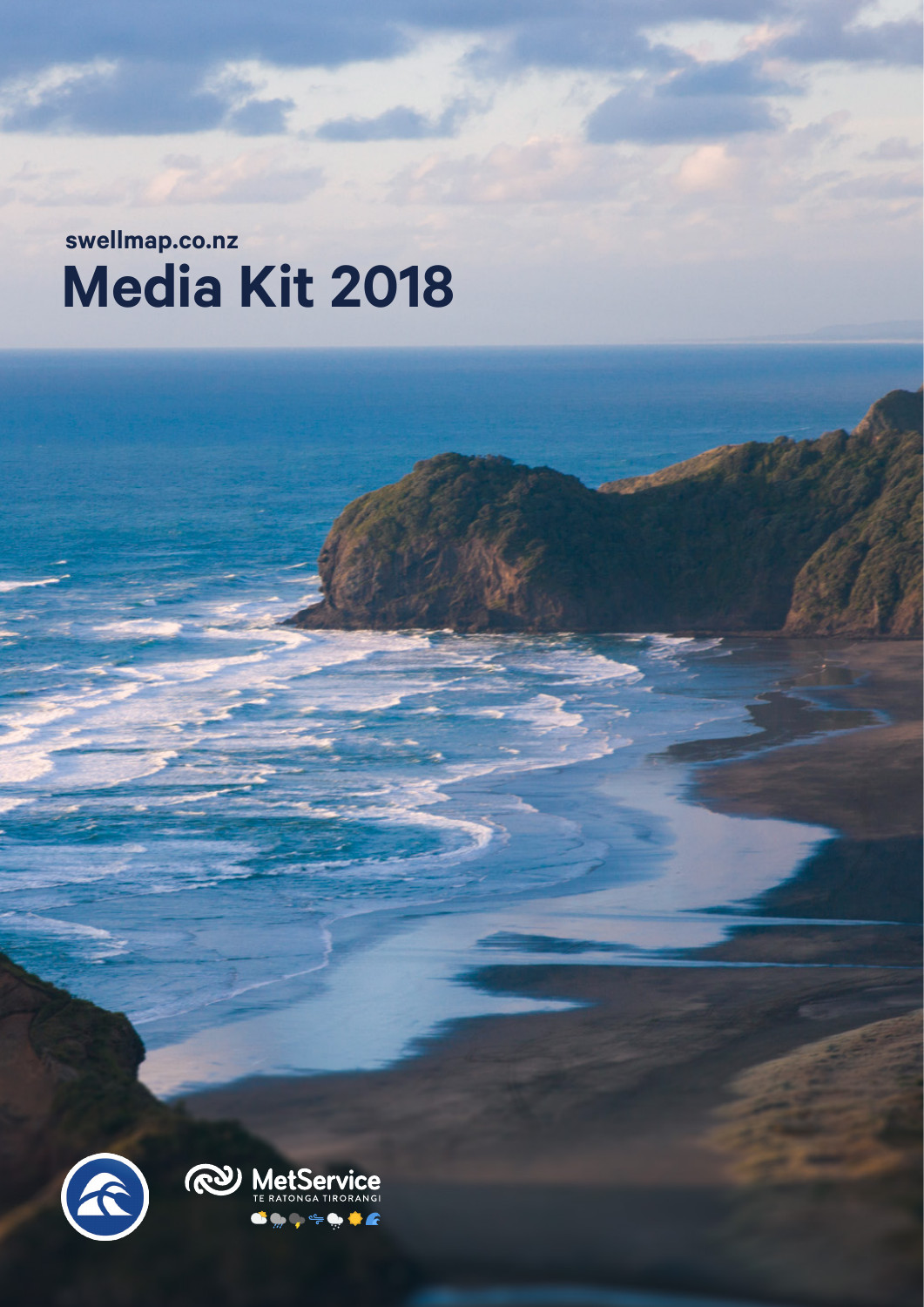# **SwellMap**

New Zealand has a booming marine economy, so it's imperative that boaties have access to a reliable and accurate source for relevant weather conditions. SwellMap.com leads the way in providing forecasts for thousands of boat-owners and surfers every day. The system has been developed by MetOcean Solutions, to provide users with high quality atmospheric and oceanographic data, without human interpretation. SwellMap provides a unique opportunity to advertise directly to marine enthusiasts and surfers across the country.

## **Opportunities**

There are a number of opportunities available, and several sections to the website to target your audience - Boating, Surfing & Homepage driving the most traffic.

- Billboard, big banner and mrec advertisements
- Full page takeovers
- **Sponsorships**
- **Expandables**

800,000

- Mobile website advertising
- Mobile app advertising and sponsorship

**SWELLMAP.CO.NZ (JAN 2018, DESKTOP)**

**482**<sup>K</sup>

**PAGE IMPRESSIONS**

**58.4**<sup>K</sup>

**UNIQUE BROWSERS**

#### **SWELLMAP.CO.NZ (JAN 2018, MOBILE)**

**171**K

**PAGE IMPRESSIONS**

**9.3**<sup>K</sup> **UNIQUE BROWSERS**

## **Monthly Impressions & Unique browsers Top sections on SwellMap**